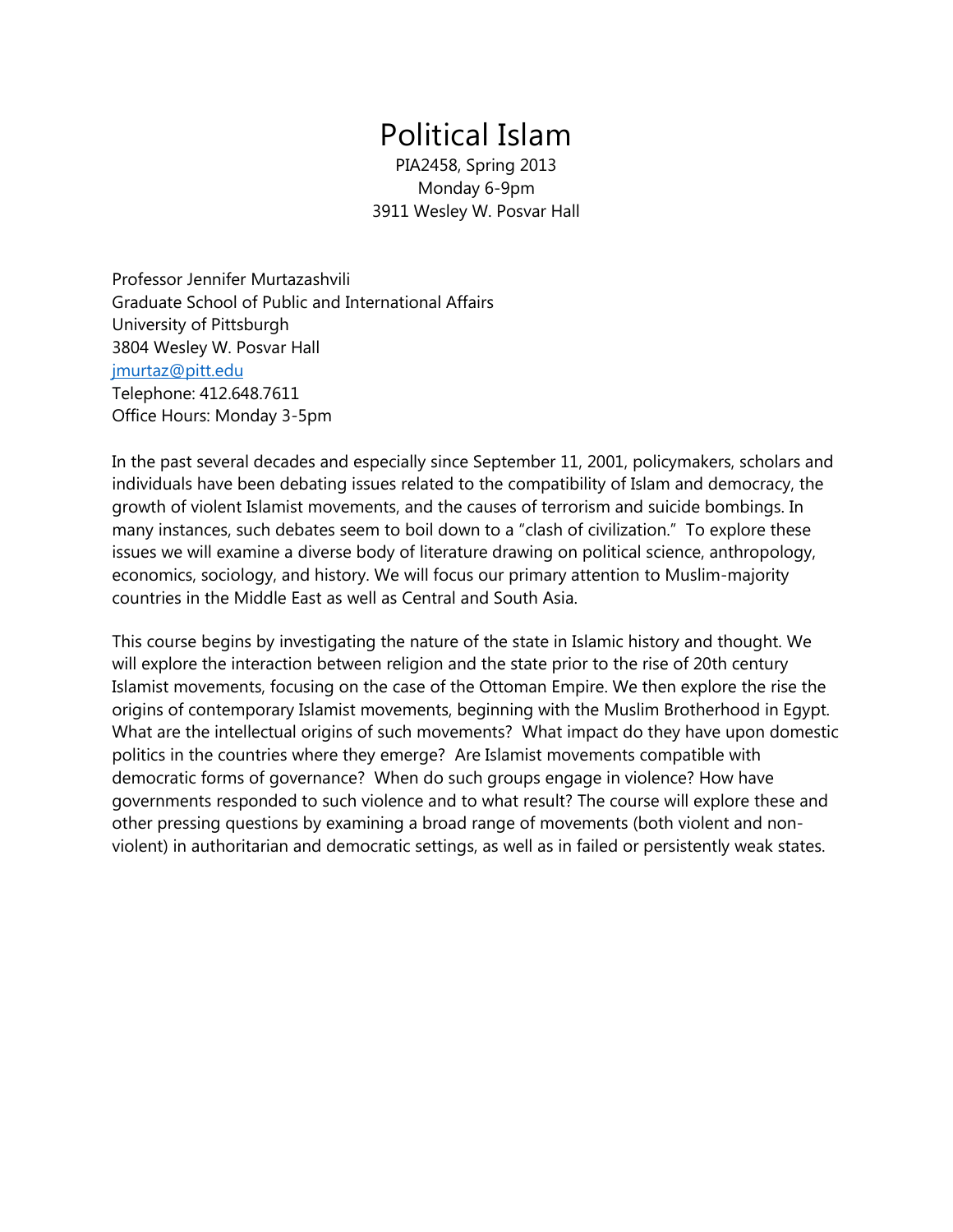### **Assignments**

There are four opportunities for evaluation in this course:

Midterm: 30% Final Exam: 30% Two Short Papers: 30% (15% each) – due dates listed below Class Participation: 10%

### **Expectations in the Classroom**

Students are expected to come to class prepared. Proper preparation requires that you not only read the materials, but that you also spend significant time reflecting and dissecting the materials for that week.

Texting is distracting to drivers and it is equally distracting in the classroom. As a result, during this course you must turn off your cell phone. Furthermore, laptop computers are also not allowed during the class unless you have a special need.

#### **Books**

The following books are required books for the course. They are available at the University Bookstore as well as at any number of online retailers.

- Feldman, Noah. 2008. *The Fall and Rise of the Islamic State*. Princeton, NJ: Princeton University Press.
- Euben, Roxanne L., and Muhammad Qasim Zaman, eds. 2009. *Princeton Readings in Islamist Thought: Texts and Contexts from al-Banna to Bin Laden*. Princeton University Press.
- Osman, Tarek. 2011. *Egypt on the Brink: From Nasser to Mubarak*. Yale University Press.
- Khalid, Adeeb. 2007. *Islam After Communism: Religion and Politics in Central Asia*. Berkeley, CA: University of California Press.
- Gleis, Joshua L., and Benedetta Berti. 2012. *Hezbollah and Hamas: A Comparative Study*. The Johns Hopkins University Press.
- Cockburn, Patrick. 2008. *Muqtada: Muqtada al-Sadr, the Shia Revival, and the Struggle for Iraq*. New York: Scribner.
- Pierret, Thomas. 2013. *Religion and State in Syria: The Sunni Ulama from Coup to Revolution*. Cambridge University Press.

# **Grading Policy**

GSPIA's grading policy is based on the premise that work at the graduate level is fundamentally different from that at undergraduate institutions. In general, expectations regarding student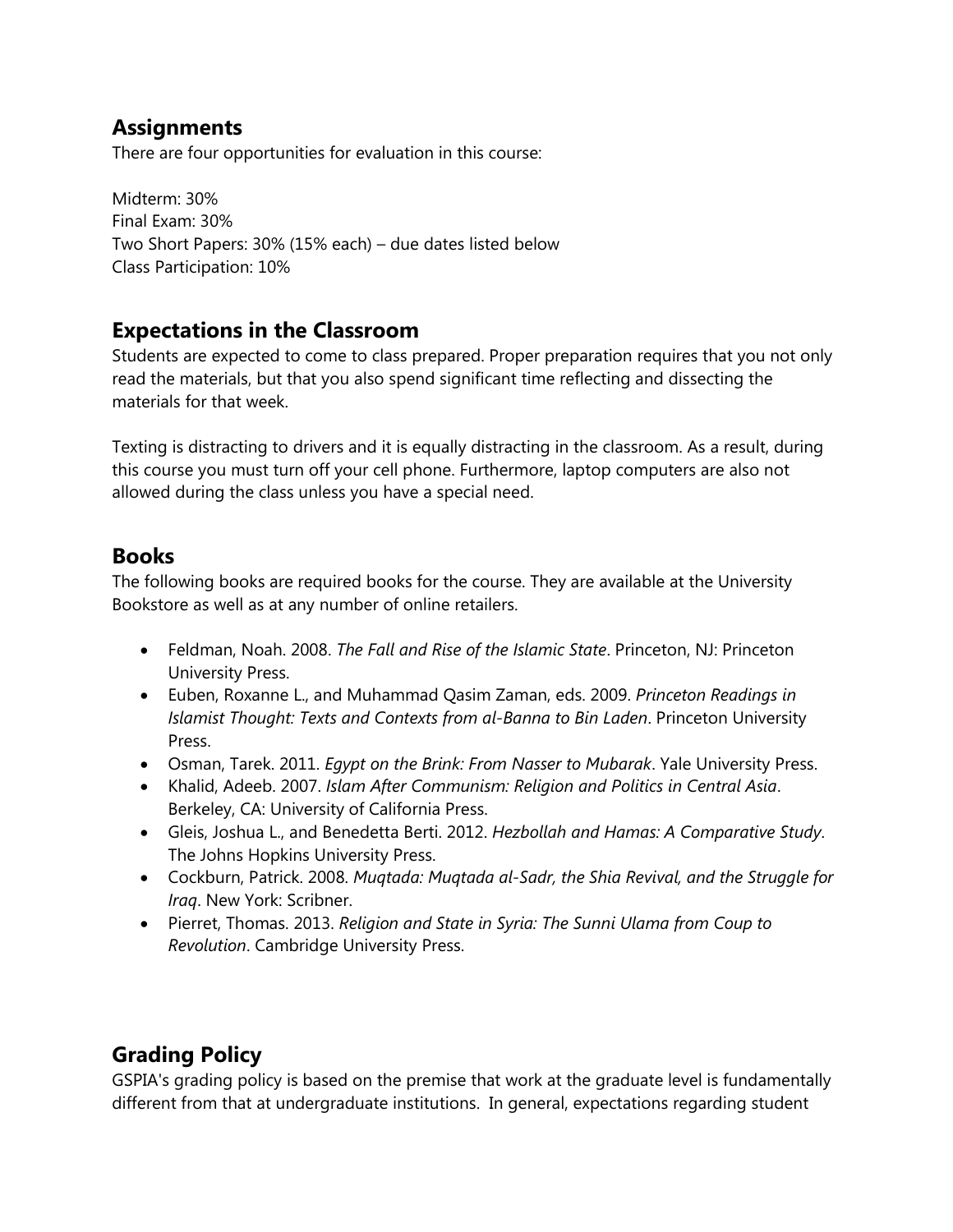performance will be higher. Grades in the "A" range will be reserved for students who perform exceptionally well in all components of the course. Grades in the "B" range will be considered satisfactory graduate-level performance. Grades in the "C" range are an indication of below satisfactory performance at the graduate level, with marks of "C-" and below not counted toward a student's degree requirements. Students receiving grades of "C+" or lower on early assignments are urged to meet with the instructor at the earliest opportunity to identify potential problems and develop strategies for improvement.

Students occasionally request an extension at the end of the semester if they cannot complete their assignments due to unforeseen work commitments, family problems, illness and so on. A "G" grade will be given *only under exceptional circumstances*, at the discretion of the instructor, and should be discussed with the instructor before the end of the term. Poor time management is not considered an "exceptional circumstance." According to GSPIA policy, a student must remove the G grade by completing the assigned work for the course as soon as possible in the semester following the course.

Finally, you should note that the assigned readings for the course provide only the skeletal framework for the topics we will discuss. Therefore, in your assignments, you are encouraged to use other research materials, resources, data, readings, etc.

### **Special Needs**

If you have a disability for which you may be requesting an accommodation, you are encouraged to contact both your instructor and Disability Resources and Services, 140 William Pitt Union, (412) 648-7890/ (412) 383-7355 (TTY), as early as possible in the term. DRS will verify your disability and determine reasonable accommodations for this course.

### **Cheating and Plagiarism**

Plagiarism is use of written material from any source without proper citation. It is a serious violation of academic ethics. Note that I adhere strictly to the school policy on plagiarism. Any paper found to have plagiarized material will automatically receive a failing grade, and serious cases of plagiarism can result in a failing grade for the class, so take the time to familiarize yourself with the rules of citation and with GSPIA's policy (found in the GSPIA handbook of academic policies and procedures). If you have any questions on how to cite sources correctly, please ask me directly. Unless clearly specified, you are expected to complete all assignments individually.

- **Provides assistance during an academic evaluation to another person in a manner not** authorized by the instructor.
- Receives assistance during an academic evaluation from another person in a manner not authorized by the instructor.
- **Practices any form of deceit in an academic evaluation proceeding.**
- Submits the work of another person in a manner that represents the work to be one's own.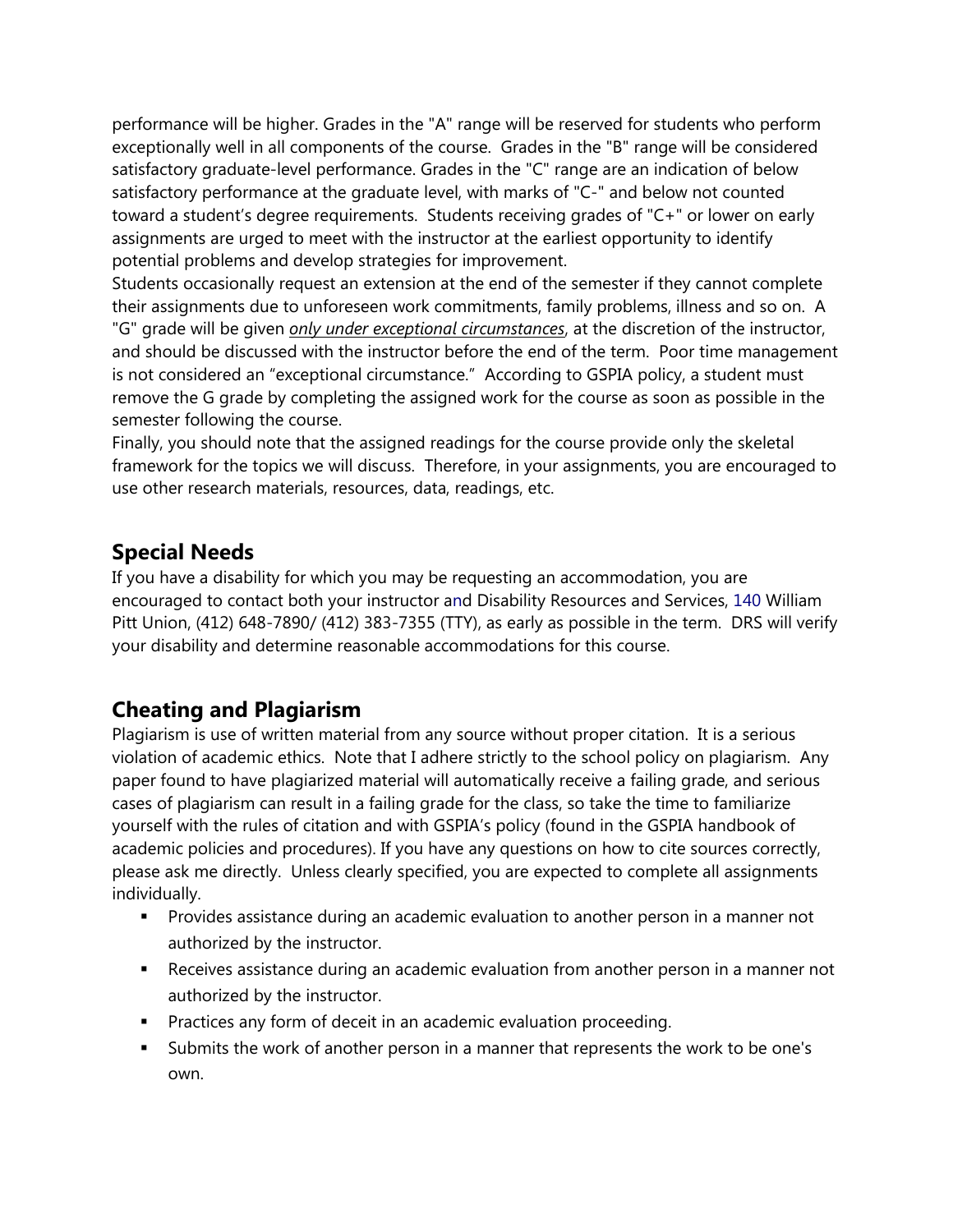# **STATEMENT ON CLASSROOM RECORDING**

To address the issue of students recording a lecture or class session, the University's Senate Educational Policy Committee issued the recommended statement on May 4, 2010. While it is optional, the Committee recommends that faculty consider adding the statement to all course syllabi.

"*To ensure the free and open discussion of ideas, students may not record classroom lectures, discussion and/or activities without the advance written permission of the instructor, and any such recording properly approved in advance can be used solely for the student's own private use."* 

# **Introduction**

### **January 7 – Week 1**

#### **Issues and Overview**

- Eickelman, Dale F. 2002. *The Middle East and Central Asia: An Anthropological Approach*. 4th ed. Upper Saddle River, N.J: Prentice Hall. Chapter 10 [Islam and the 'Religions of the Book'], pp. 241-311.
- Huntington, Samuel P. 1993. "The Clash of Civilizations?" *Foreign Affairs* 72(3): 22–49.
- Lewis, Bernard. 2002. "What Went Wrong?" *The Atlantic Monthly* 289 (1): 43.
- Norris, Pippa, and Ronald Inglehart. 2002. "Islamic Culture and Democracy: Testing the 'Clash of Civilizations' Thesis." *Comparative Sociology* 1(3): 235–63.

### **January 14 – Week 2**

#### **Islam, the State, and the Rise (and Fall) of the Islamic State**

- Euben, Roxanne L., and Muhammad Qasim Zaman, eds. 2009. *Princeton Readings in Islamist Thought: Texts and Contexts from al-Banna to Bin Laden*. Princeton University Press. Introduction, Chapter 8 [al-Turabi]
- Feldman, Noah. 2008. *The Fall and Rise of the Islamic State*. Princeton, NJ: Princeton University Press. Chapters 1-3
- **Barkey, Karen. 2005. "Islam and Toleration: Studying the Ottoman Imperial Model."** *International Journal of Politics, Culture, and Society* 19(1): 5–19.
- Hallaq, Wael B. 2012. The Impossible State: Islam, Politics, and Modernity's Moral Predicament. New York: Columbia University Press. pp. 1-36

### **January 21 – Week 3 MLK Day**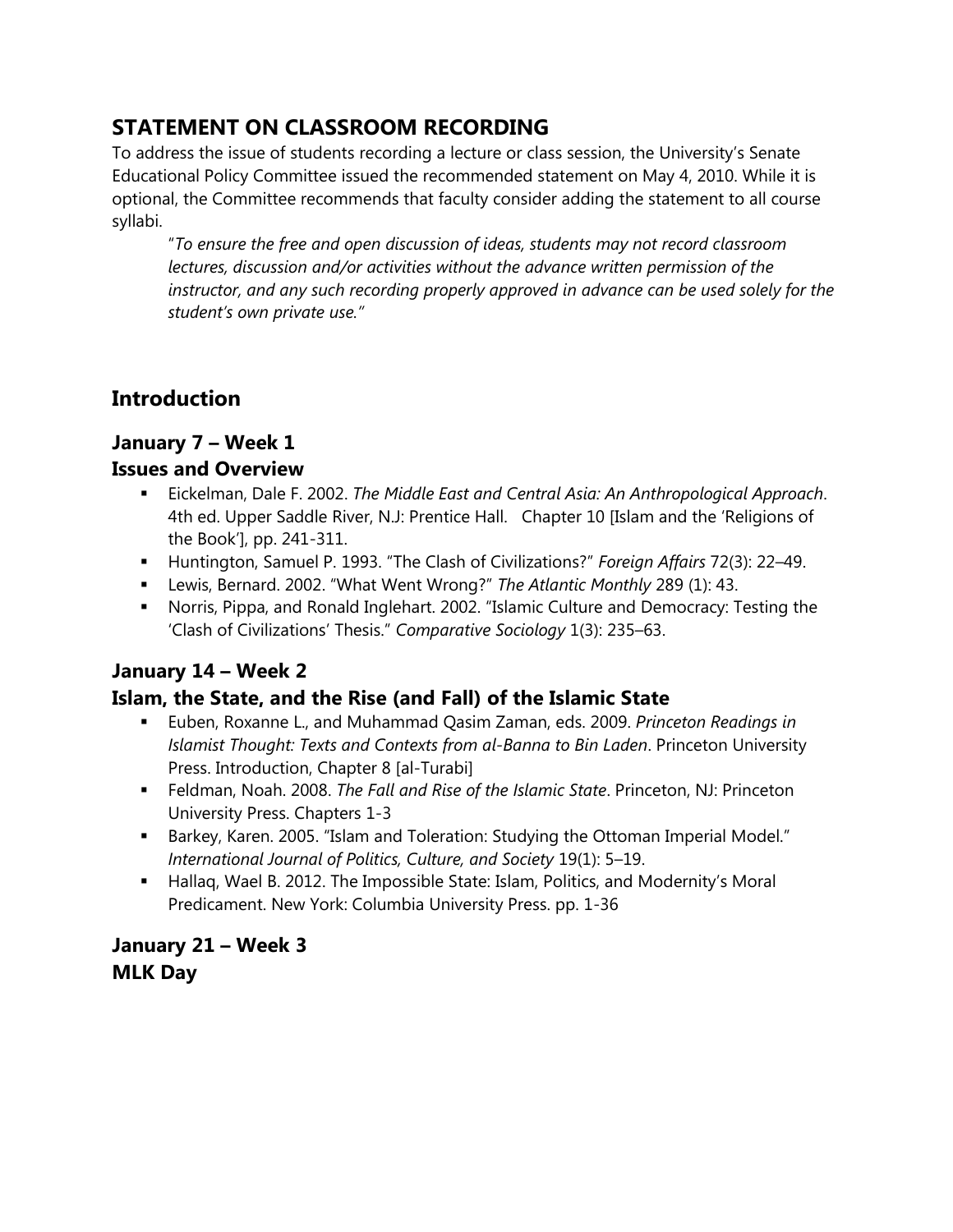# **Islamism as a Political Strategy**

### **January 28 – Week 4**

#### **Egypt and the Rise of the Muslim Brotherhood**

- Berman, Paul. "The Philosopher of Islamic Terror." *New York Times Sunday Magazine*. March 23, 2003.
- Euben, Roxanne L., and Muhammad Qasim Zaman, eds. 2009. *Princeton Readings in Islamist Thought: Texts and Contexts from al-Banna to Bin Laden*. Princeton University Press. Chapter 1 [al-Banna], Chapter 5 [Qutb] Chapter, Chapter 11 [al-Ghazali]
- Osman, Tarek. 2011. *Egypt on the Brink: From Nasser to Mubarak*. Yale University Press.

### **Islamic States and Islamization from Above**

#### **February 4 – Week 5**

#### **Kemalism and its response in Turkey**

Short paper #1

- Rustow, Dankwart A. 1968. "Atatürk as Founder of a State." *Daedalus* 97(3): 793–828.
- Nereid, Camilla T. 2011. "Kemalism on the Catwalk: The Turkish Hat Law of 1925." *Journal of Social History* 44(3): 707–28.
- Turam, Berna. 2006. *Between Islam and the State: The Politics of Engagement*. 1st ed. Palo Alto, CA: Stanford University Press. Chapter 2, Chapter 6
- Kandiyoti, Deniz. 2012. "The Travails of the Secular: Puzzle and Paradox in Turkey." *Economy and Society* 41(4): 513–31.
- White, Jenny. 2010. "Fear and Loathing in the Turkish National Imagination." *New Perspectives on Turkey* (42): 215–36.
- Cornell, Svante E. 2012. "What Drives Turkish Foreign Policy?" *Middle East Quarterly*. http://www.meforum.org/3129/turkish-foreign-policy

#### **February 11 – Week 6**

#### **Pakistan**

- Euben, Roxanne L., and Muhammad Qasim Zaman, eds. 2009. *Princeton Readings in Islamist Thought: Texts and Contexts from al-Banna to Bin Laden*. Princeton University Press. Chapter 3 [Mawdudi]
- Cohen, Stephen P. 2006. *The Idea of Pakistan*. 2nd ed. Washington, DC: Brookings Institution Press.. Chapter 1
- White, Joshua T. 2012. "Beyond Moderation: Dynamics of Political Islam in Pakistan." *Contemporary South Asia* 20(2): 179–94.
- Kapur, S. Paul, and Sumit Ganguly. 2012. "The Jihad Paradox: Pakistan and Islamist Militancy in South Asia." *International Security* 37(1): 111–41.
- Fair, C. Christine, Neil Malhotra, and Jacob N. Shapiro. 2010. "Islam, Militancy, and Politics in Pakistan: Insights From a National Sample." *Terrorism and Political Violence* 22(4): 495.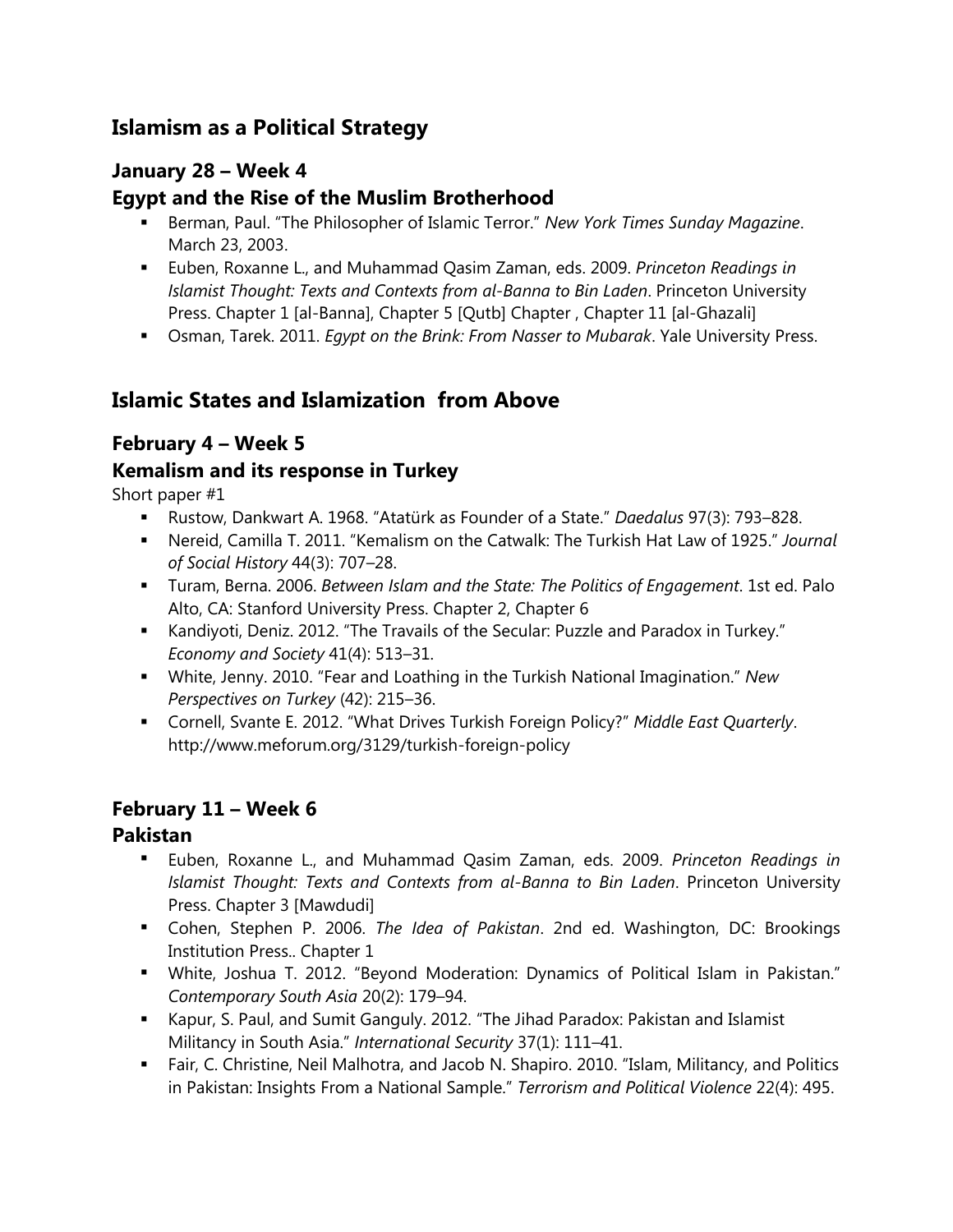#### **February 18 – Week 7**

**Iran**

- Euben, Roxanne L., and Muhammad Qasim Zaman, eds. 2009. *Princeton Readings in Islamist Thought: Texts and Contexts from al-Banna to Bin Laden*. Princeton University Press. Chapter 6 [Khomeini],
- Gasiorowski, Mark J. 1987. "The 1953 Coup D'etat in Iran." *International Journal of Middle East Studies* 19(3): 261–86.
- Ashraf, Ahmad, and Ali Banuazizi. 1985. "The State, Classes and Modes of Mobilization in the Iranian Revolution." *State, Culture, and Society* 1(3): 3–40.
- Kurzman, Charles. 2001. "Critics Within: Islamic Scholars' Protests against the Islamic State in Iran." *International Journal of Politics, Culture, and Society* 15(2): 341–59.
- Keynoush, Banafsheh. 2012. "Iran After Ahmadinejad." *Survival* 54(3): 127–46.
- Rountdable, 2012. Echoes: Iranian Uprisings and the Arab Spring, *International Journal of Middle East Studies* 44(1): 147-165.

Recommended

- Lynch, Charlotte, Jerrold D. Green, Shahram Chubin, David E. Thaler, and Alireza Nader. 2010. *Mullahs, Guards, and Bonyads: An Exploration of Iranian Leadership Dynamics*. Rand Publishing. Skim
- Waltz, Kenneth N. 2012. "Why Iran Should Get the Bomb: Nuclear Balancing Would Mean Stability." *Foreign Affairs* 91: 2-4

# **Authoritarian reactions**

### **February 25 – Week 8** (Guest Lecture: Farhod Yuldashev)

#### **Soviet Union and Post-Soviet Central Asia**

Short paper #2 due

- Khalid, Adeeb. 2007. *Islam after Communism: Religion and Politics in Central Asia*. Berkeley, CA: University of California Press.
- **Balci, Bayram. 2012. "The Rise of the Jama'at Al Tabligh in Kyrgyzstan: The Revival of** Islamic Ties between the Indian Subcontinent and Central Asia?" Central Asian Survey 31(1): 61–76.

**March 4 – Week 9 Midterm**

**March 11 – Week 10 Spring Break**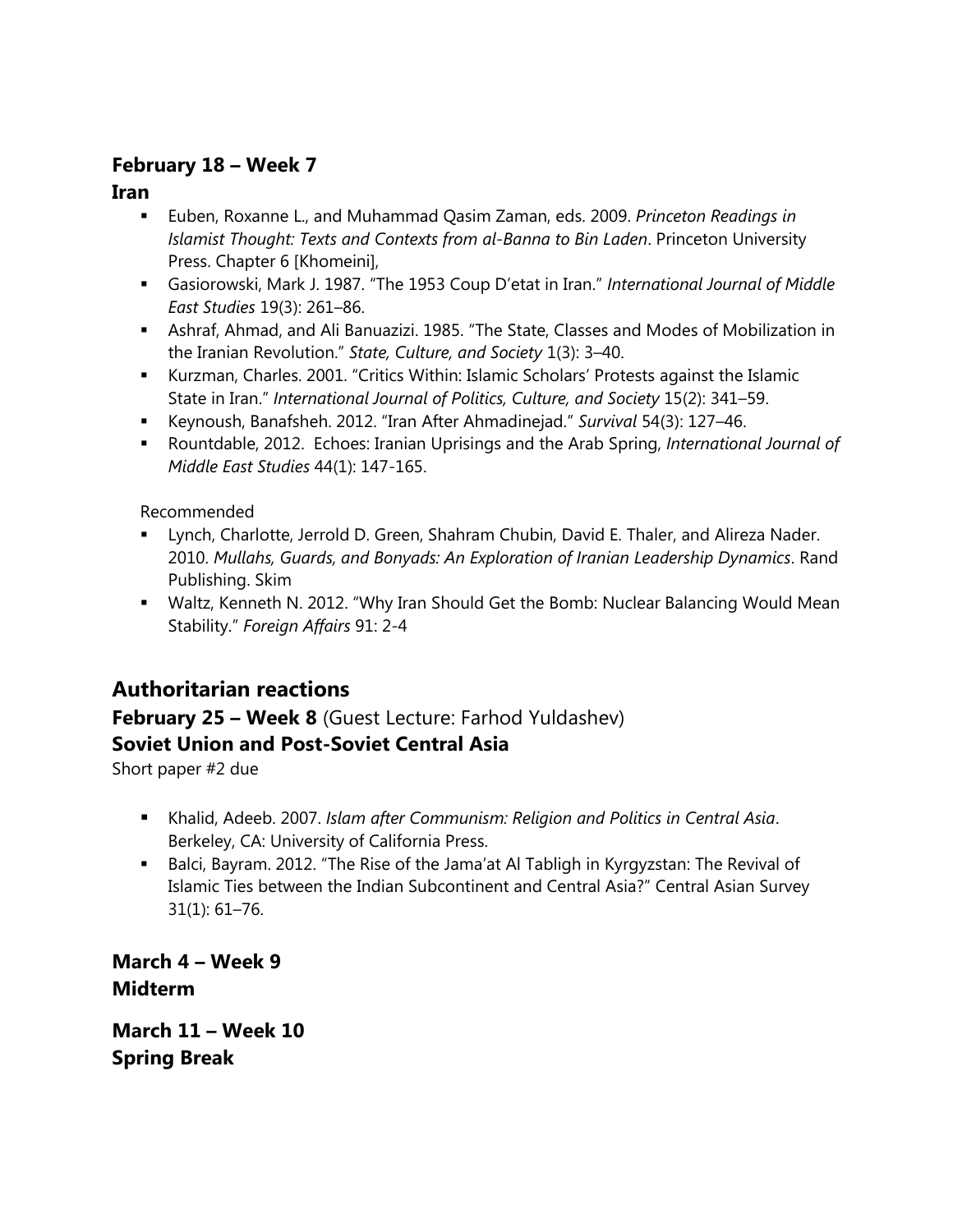# **Islamic Movements in Weak and Failing States**

# **March 18 – Week 11**

### **Hezbollah and Hamas**

- Euben, Roxanne L., and Muhammad Qasim Zaman, eds. 2009. *Princeton Readings in Islamist Thought: Texts and Contexts from al-Banna to Bin Laden*. Princeton University Press. Chapter 7 [Baqir al-Sadr], Chapter 16 [Fadlallah], Chapter 15 [Hamas]
- Gleis, Joshua L., and Benedetta Berti. 2012. *Hezbollah and Hamas: A Comparative Study*. The Johns Hopkins University Press.

# **Islam and Insurgency**

# **March 25 – Week 12 (Guest Lecture: Dan Bisbee) Iraq and the Shia Revival**

- Cockburn, Patrick. 2008. *Muqtada: Muqtada al-Sadr, the Shia Revival, and the Struggle for Iraq*. New York: Scribner.
- Lynch, Marc. 2011. "Explaining the Awakening: Engagement, Publicity, and the Transformation of Iraqi Sunni Political Attitudes." *Security Studies* 20(1): 36–72.
- Parker, Ned. 2012. "Iraq We Left Behind: Welcome to the World's Next Failed State, The." *Foreign Affairs* 91: 94-110.

# **April 1 – Week 13 Afghanistan and the Taliban**

- Barfield, Thomas. 2004. "An Islamic State Is a State Run by Good Muslims: Religion as a Way of Life and Not an Ideology in Afghanistan." In *Remaking Muslim Politics: Pluralism, Contestation, Democratization*, ed. Robert W. Hefner. Princeton, NJ: Princeton University Press, pp. 213-239.
- Rashid, Ahmed. 2002. *Taliban: Militant Islam, Oil and Fundamentalism in Central Asia, Second Edition*. New Haven, CT: Yale University Press. (available online through Pitt Library). Excerpts
- Euben, Roxanne L., and Muhammad Qasim Zaman, eds. 2009. *Princeton Readings in Islamist Thought: Texts and Contexts from al-Banna to Bin Laden*. Princeton University Press. Chapter 17 [The Taliban]
- Johnson, Thomas H., and Matthew C. DuPee. 2012. "Analysing the New Taliban Code of Conduct (Layeha)  : an Assessment of Changing Perspectives and Strategies of the Afghan Taliban." *Central Asian Survey* 31(1): 77–91.